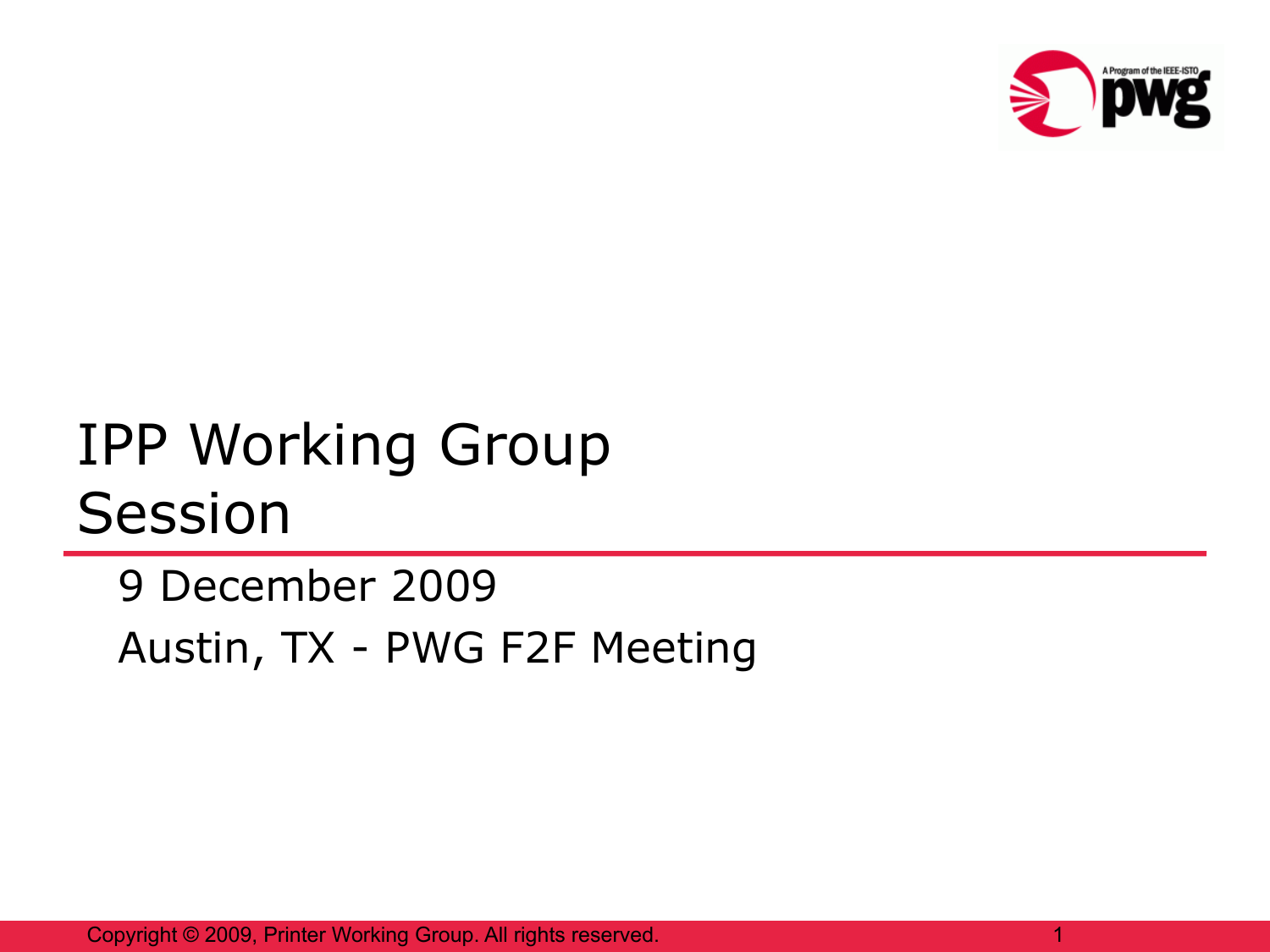### IPP WG Meeting Agenda



- 3:00-3:15 Introductions, Minute Taker, Agenda Review
- 3:15-3:20 Current IPP document status
- 3:20-3:30 Discuss IPP Everywhere BOF
- 3:30-4:45 Review IPP Job and Printer Operations Set 2
- 4:45-5:00 Action Items and Next Steps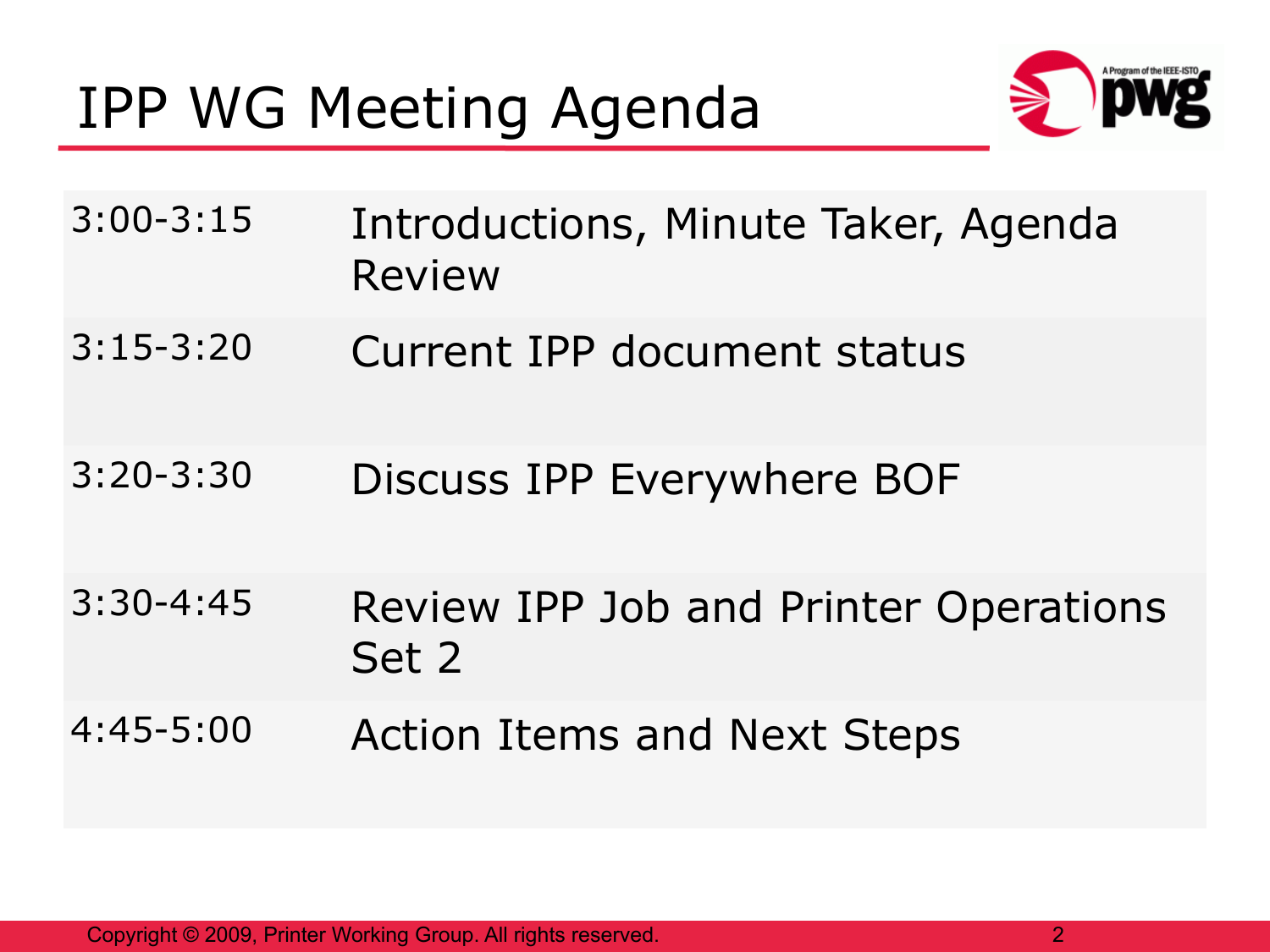### IPP WG Officers

- IPP WG Chair:
	- Paul Tykodi (TCS)
- IPP WG Secretary:
	- Michael Sweet (Apple)
- IPP WG Document Editors:
	- Tom Hastings (formerly Xerox) IPP JPS2
	- Ira McDonald (High North) IPP Version 2.0
	- Mike Sweet (Apple) IPP Version 2.0

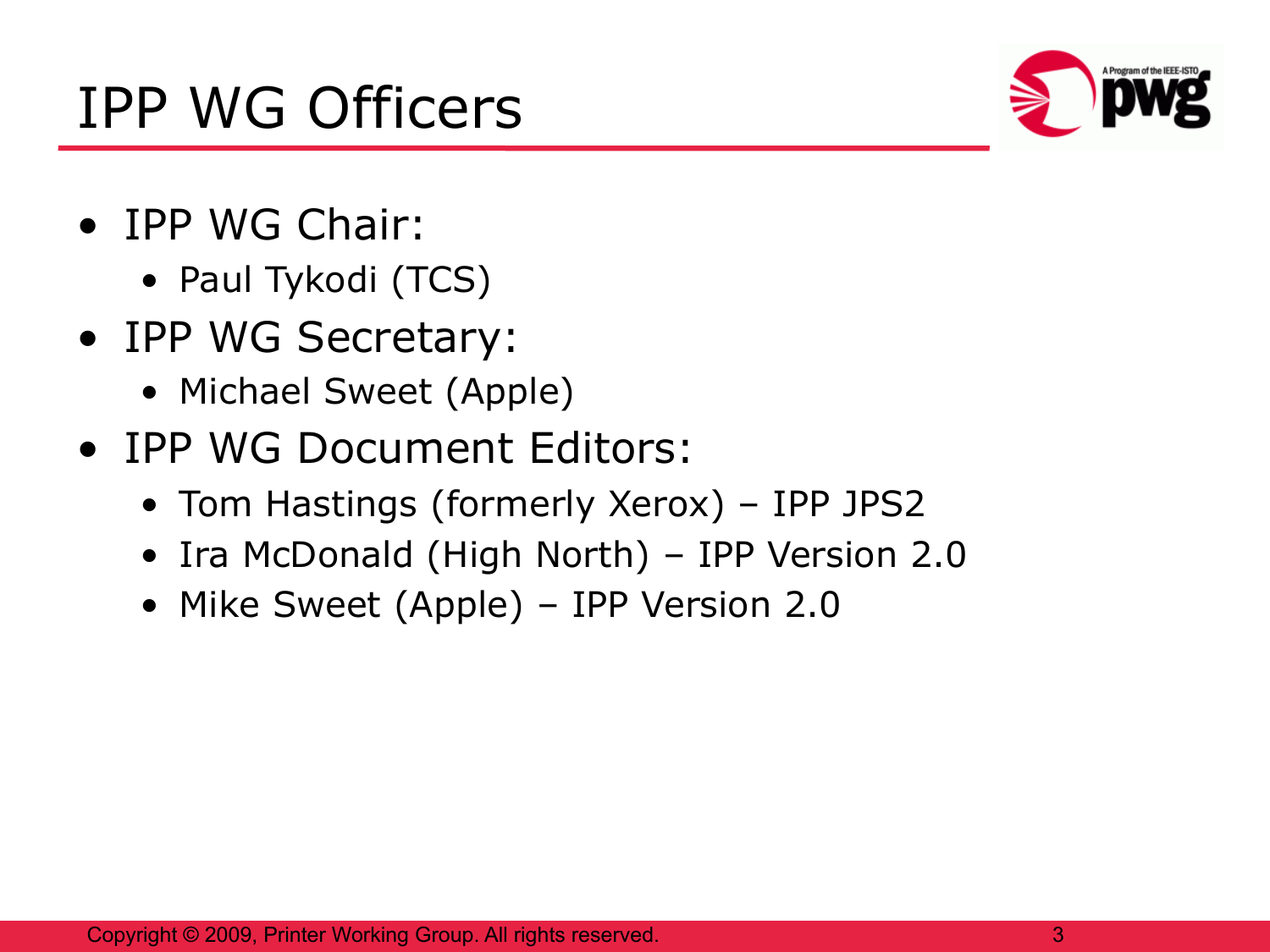

- IPP Version 2.0 First Edition
	- PWG Candidate Standard defines IPP/2.0 and IPP/2.1
	- ftp://ftp.pwg.org/pub/pwg/candidates/csipp20-20090731-5100.10.pdf
- IPP Printer State Extensions (PSX)
	- PWG Candidate Standard IPP Printer/Finisher alerts
	- ftp://ftp.pwg.org/pub/pwg/candidates/csippstate10-20090731-5100.9.pdf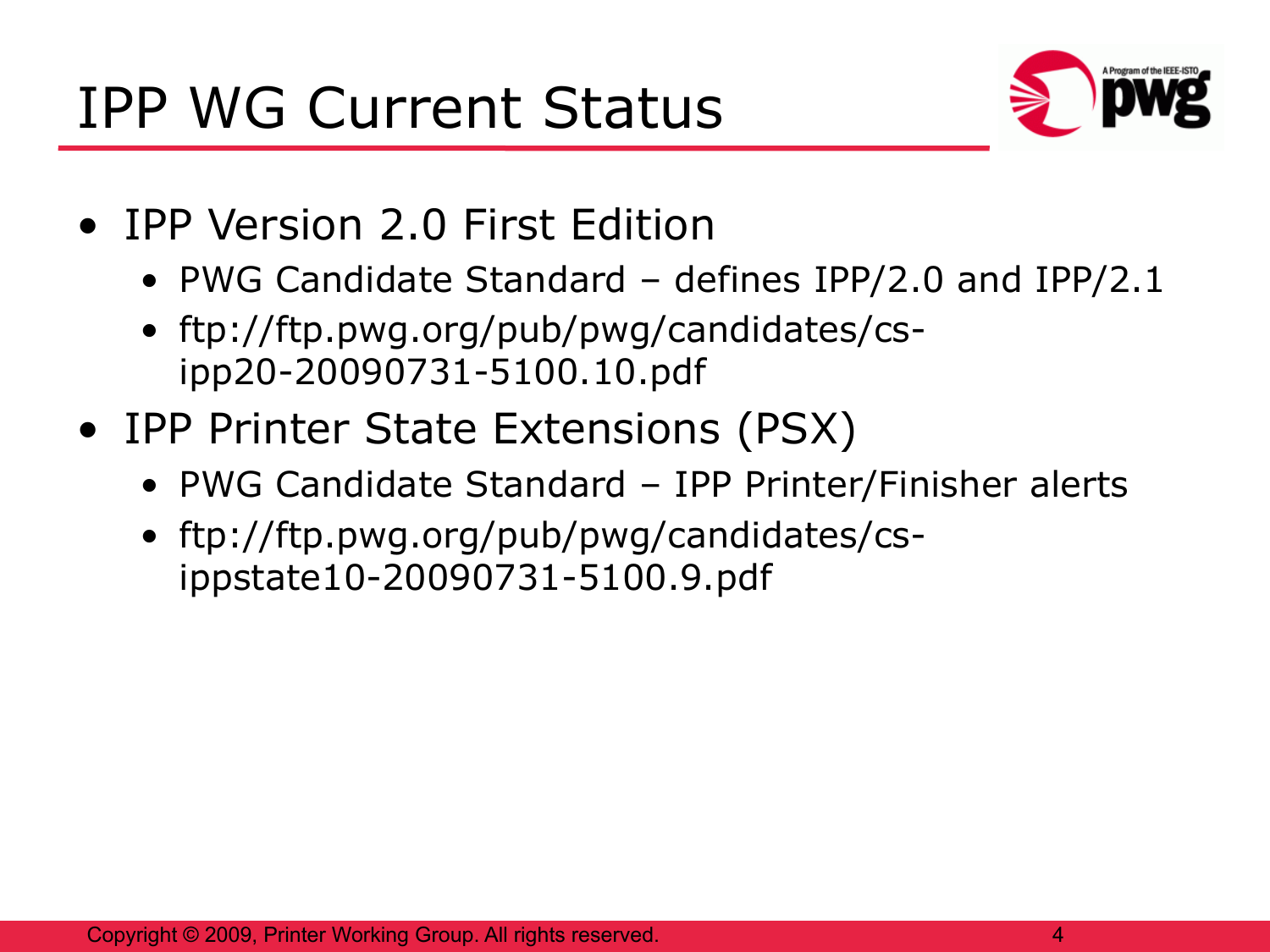

- IPP Job and Printer Operations Set2 (JPS2)
	- Prototype Draft extends IPP Production Printing Set 1
	- Resubmit-Job, Cancel-Jobs, Cancel-My-Jobs, job save, proof print, etc.
	- ftp://ftp.pwg.org/pub/pwg/ipp/wd/wdippjobprinterext10-v14-20091202-rev.pdf
- IPP Version 2.0 Project Charter
	- PWG SC Approved adds IPP Job and Printer Operations Set2
	- ftp://ftp.pwg.org/pub/pwg/ipp/charter/chippv2-20090819.pdf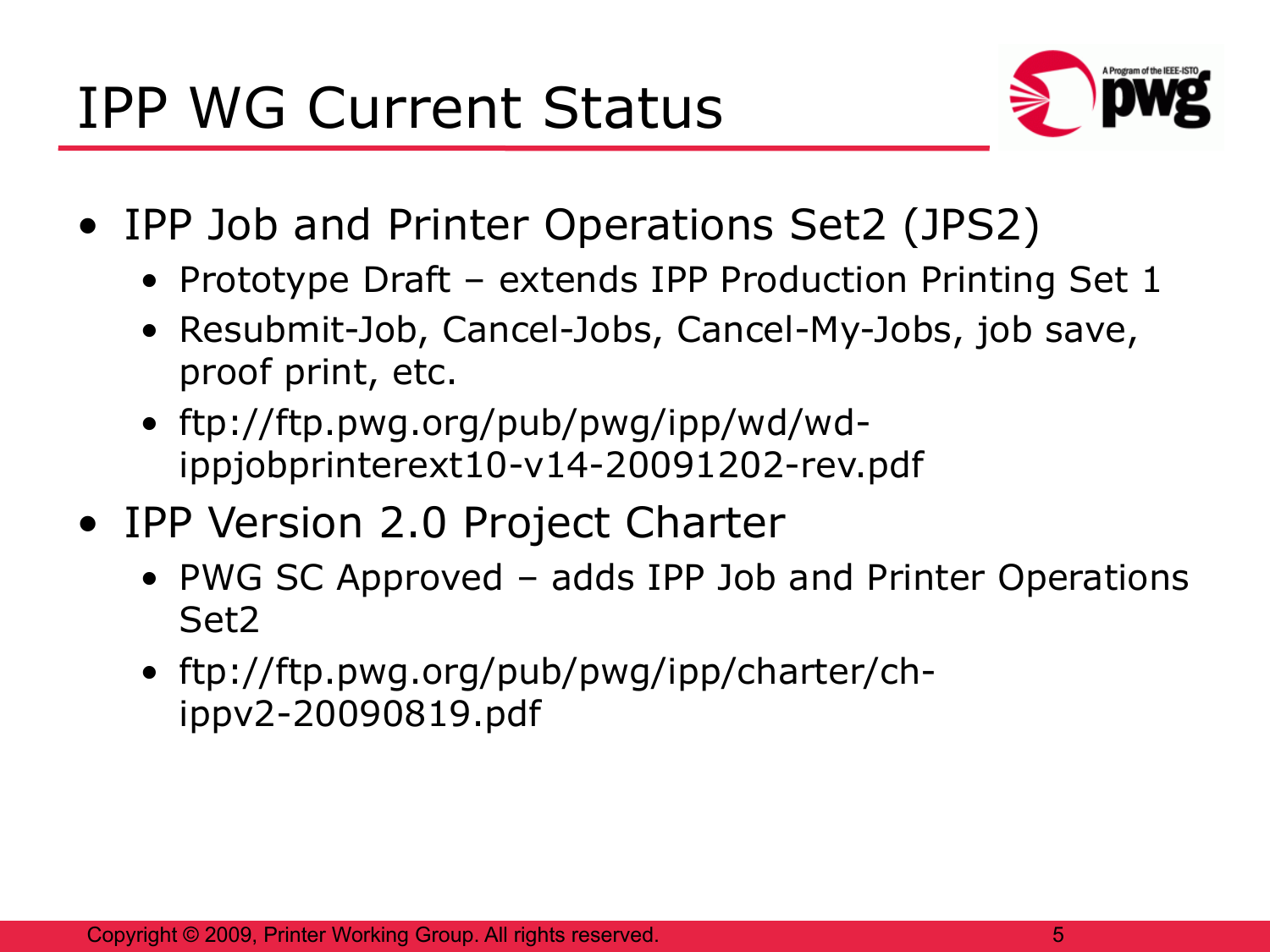## IPP Everywhere BOF



- BOF in Feb 2010 to discuss:
	- Standard document formats
	- Printer discovery
	- Getting IPP/2.0 support in every printer and client
- Preliminary goals:
	- Define a useful baseline for IPP support
	- Promote interoperability and widespread implementation of IPP/2.0 in the industry
	- Pull in other non-IPP specifications as needed
- Wiki online at:
	- http://pwg-wiki.wikispaces.com/IPP+Everywhere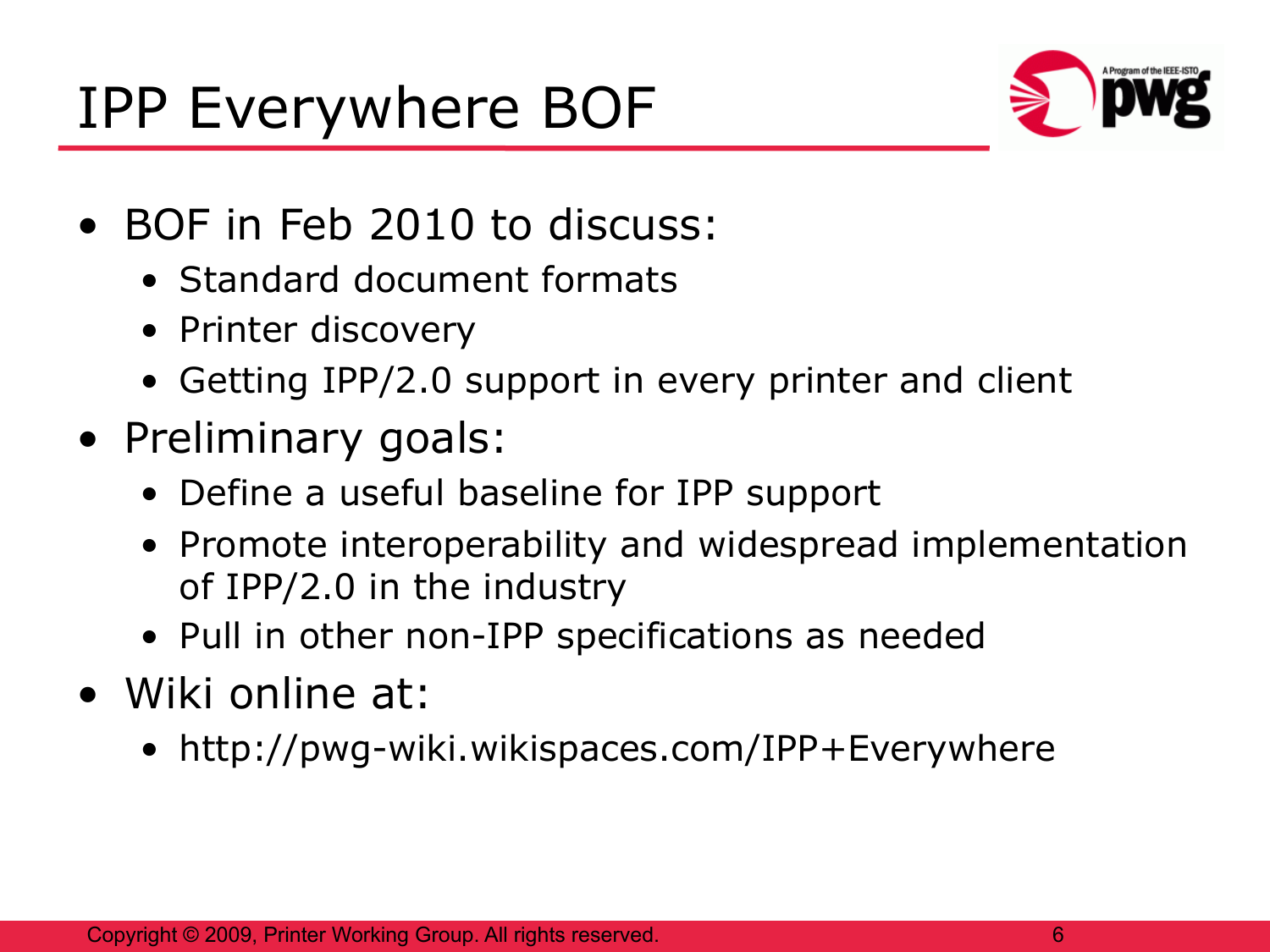

- Renamed from IPP Production Printing Set2 since the extensions are not limited to production printing and are all job and printer-based
- Separate Cancel-Jobs (operator/admin) and Cancel-My-Jobs (user) operations from the last F2F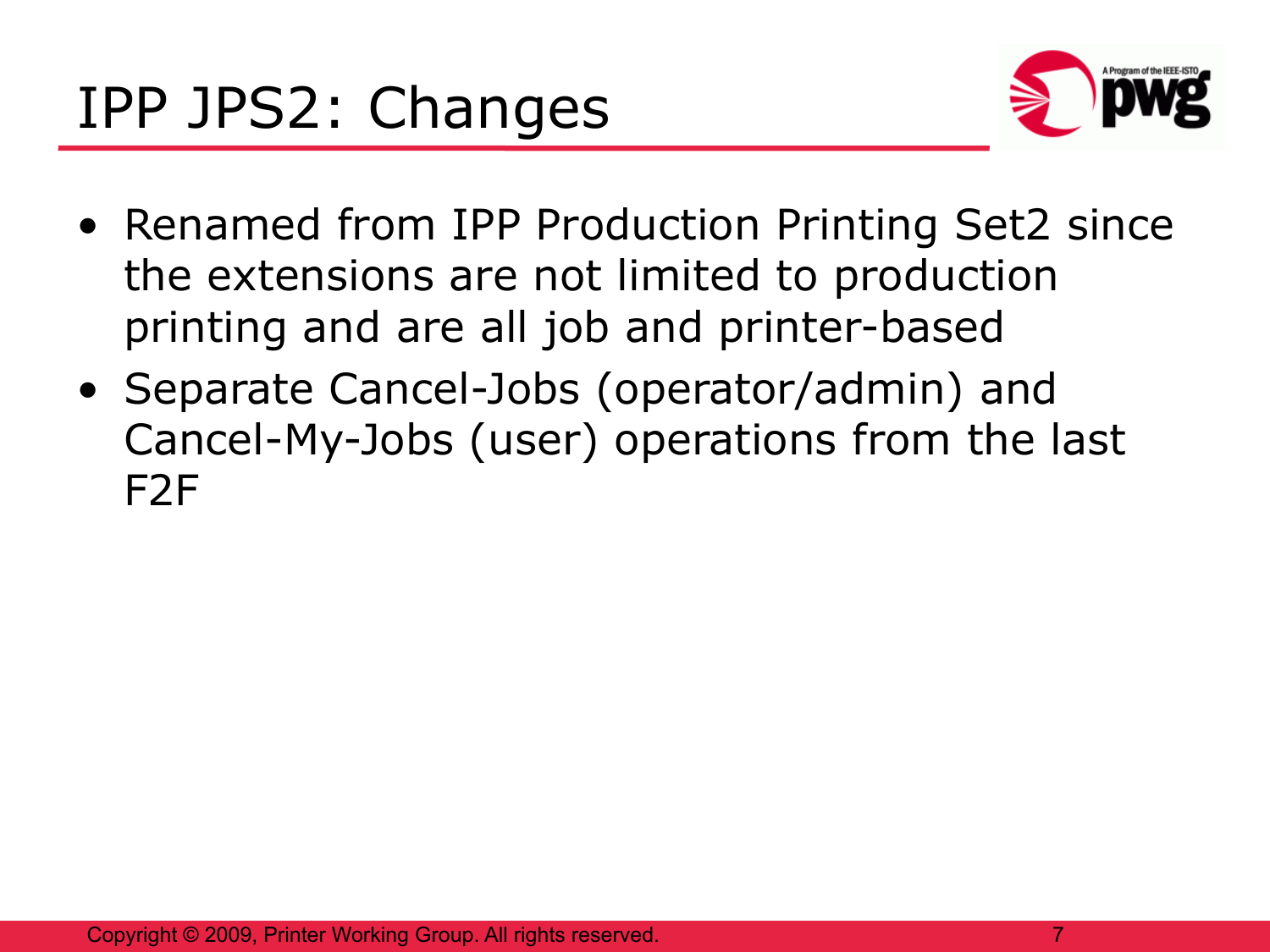

- Like Cancel-Job but for multiple jobs
- Target is always a printer-uri
- Client provides job-ids (1setOf (integer)) operation attribute to cancel a subset of all jobs
- Same security policy as Purge-Jobs (operator/ admin)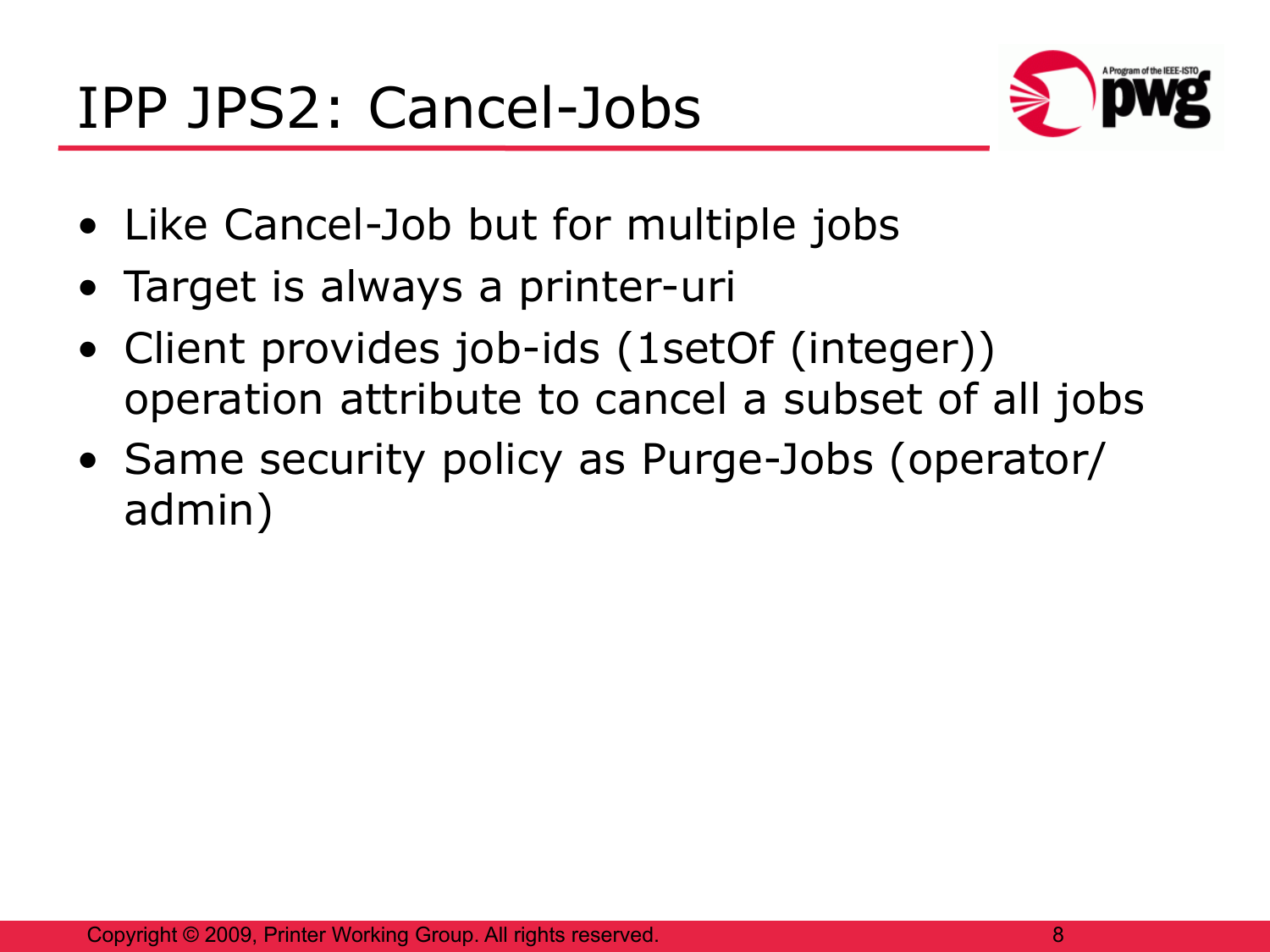

- Like Cancel-Job but for multiple jobs
- Target is always a printer-uri
- Client provides job-ids (1setOf (integer)) or myjobs (boolean) operation attributes to cancel a subset of all jobs
- Same security policy as Cancel-Job (user/ operator/admin)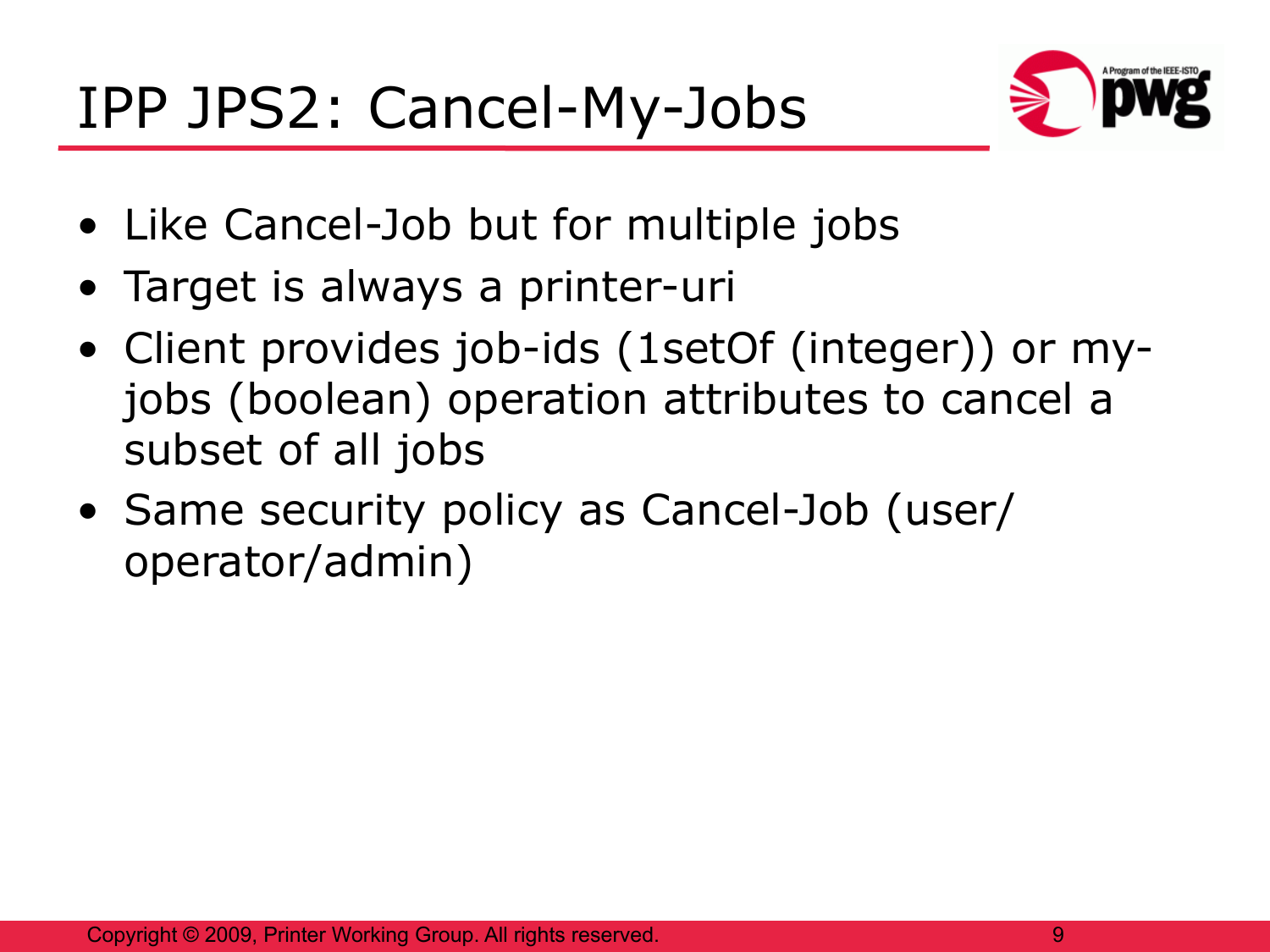

- IPP Job and Printer Operations Set2 (JPS2)
	- Revise Prototype Draft per review at December F2F
	- Prototype at Xerox (or elsewhere)
	- PWG Last Call in Q1 2010 (w/IPP Version 2.0 2nd Ed)
- IPP Version 2.0 Second Edition
	- Initial draft in Q4 2009 add IPP/2.2 (Prod Print)
	- Include all IETF and PWG IPP extension specs
	- PWG Last Call in Q1 2010 (w/JPS2)
- IPP 2.0/2.1/2.2 Interoperability Testing
	- Interoperability event in Q2/Q3 2010
- IPP Everywhere
	- BOF at PWG F2F in February 2010 (Mike Sweet)